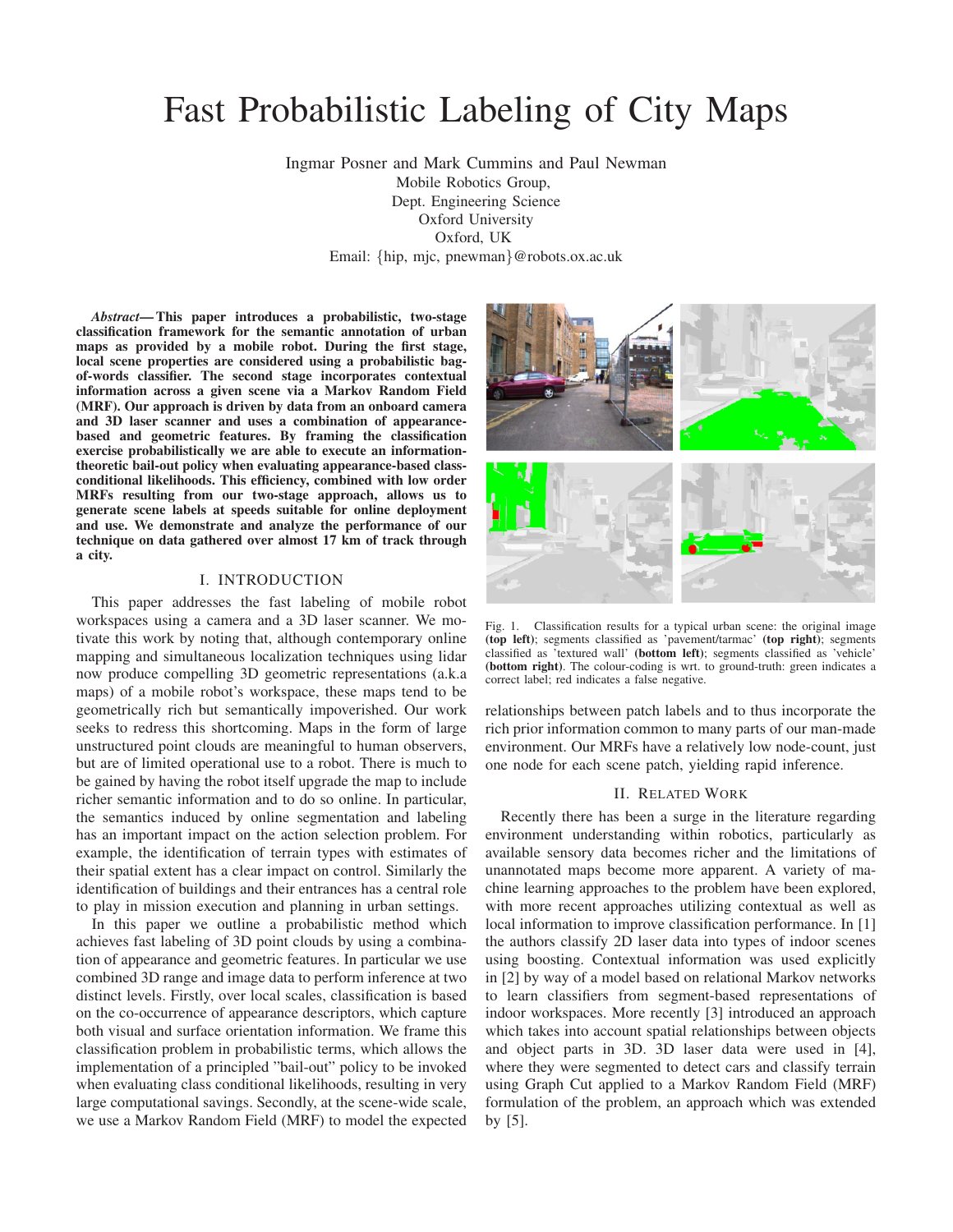Particularly relevant to the work presented here are papers which consider a combination of vision and laser data in an outdoor setting. [6] considers the task of pedestrian- and vehicle detection, using 2D laser data. In [7] a more sophisticated inference framework based on Conditional Random Fields was brought to bear on the vehicle detection problem, with preliminary results also reported for multi-class labelling. 3D laser data were combined with visual information in [8], which used support vector machines for classification but did not make use of contextual information.

The work presented here also leverages a combination of laser data with vision. Our main contribution lies in the definition of an efficient contextual inference framework, based on a graph over plane patches rather than over measurements (e.g. laser range data) directly. This yields substantial speed increases over previous approaches. As an integral part of this framework we further define a generative bag-of-words classifier and describe an efficient inference procedure for it. Finally, the work presented here further distinguishes itself from related work by combining information from two complimentary sensors – full 3D geometry and appearance. Thereby our approach gains the capacity of providing *more detailed* workspace descriptions such as the surface-type of building(s) encountered or the nature of ground traversed.

## III. CLASSES AND FEATURES

The system described in this paper utilizes data from a calibrated combination of 3D laser scanner and monocular camera, both mounted on a mobile robot. Our basic processing pipeline is similar to that described in [8] – the major contribution of this paper is to extend the inference machinery. Briefly, incoming 3D laser data are segmented into local plane patches using a RANSAC procedure (see Figure 2). Plane patches are then sub-segmented into visually homogeneous areas using an off-the-shelf image segmentation algorithm [9]. The product of this feature extraction pipeline is a set of visually similar image patches which have 3D geometry attributes associated with them. Our classification framework proceeds by classifying each patch individually. The final stage then consideres scenewide interactions between these local patches.

In contrast to much of the existing work in the area, we consider a relatively rich set of seven classes in three categories. Classes are listed in Table I, and comprise ground types, building types and two object categories. Labeling the environment into classes such as these is a useful step towards a number of autonomous tasks such as path following, location

| TABI E I |  |
|----------|--|
| CLASSES  |  |

| <b>Class</b>         | <b>Description</b>        |  |  |  |  |
|----------------------|---------------------------|--|--|--|--|
| <b>Ground Type</b>   |                           |  |  |  |  |
| Pavement/Tarmac      | Road, footpath.           |  |  |  |  |
| Dirt Path            | Mud, sand, gravel.        |  |  |  |  |
| <b>Grass</b>         | Grass.                    |  |  |  |  |
| <b>Building Type</b> |                           |  |  |  |  |
| Smooth Wall          | Concrete, plaster, glass. |  |  |  |  |
| <b>Textured Wall</b> | Brickwork, stone.         |  |  |  |  |
| <i><b>Object</b></i> |                           |  |  |  |  |
| Foliage              | Bushes, tree canopy.      |  |  |  |  |
| Vehicle              | Car, van.                 |  |  |  |  |



Fig. 2. An original 3D laser scan **(left)** and its approximation by planar patches as generated by the segmentation algorithm **(right)**.

recognition and collision avoidance.

Classification is performed on the basis of the features listed in Table II. These features are computed for all laser points in a patch, proivded that the points are visible in the camera image. Colour and texture features are computed over the 15x15 pixel local neighbourhood of each projected laser point.

# IV. GENERATIVE PROBABILISTIC CLASSIFICATION

The inference framework proposed in this paper is a multilevel approach based on successive combinations of lowerlevel features. At the lowest level, individual laser points are mapped to appearance-words based on the set of features described in Section III. The next level of the hierarchy pools information from multiple laser points by grouping them into patches based on boundaries in both the image and the point cloud. Each patch is then assigned a pdf over class membership by a bag of words classifier.

The highest level of the hierarchy takes account of spatial context by using an MRF defined over the set of patches. This improves local decisions by incorporating information from the gross geometric arrangement of classes in the scene.

# *A. Level 1 - Classification of Individual Laser Points*

The lowest level input to our system is the collection of laser points in the scene. Each laser point is described by a feature vector, using the features described in Section III. Rather than deal with raw data directly, we adopt the *bagof-words* representation [10], where the feature vectors are quantized with respect to a "vocabulary". The vocabulary is constructed by clustering all the feature vectors from a set of training data, using an incremental clustering algorithm. This yields a vocabulary of size  $|v|$ , the vocabulary size being determined by a user-specified threshold. The cluster centres then define the vocabulary. When the system has been trained,

TABLE II FEATURES USED FOR CLASSIFICATION

| <b>Feature Descriptions</b>                       | <b>Dimensions</b> |
|---------------------------------------------------|-------------------|
| 3D Geometry                                       |                   |
| Orientation of surface normal of local plane      |                   |
| 2D Geometry                                       |                   |
| Location in image: mean of normalised x and y     |                   |
| Colour                                            |                   |
| HSV: hue & sat. histograms in local neighbourhood | 30                |
| <b>Texture</b>                                    |                   |
| HSV: hue & sat. variance in local neighbourhood   |                   |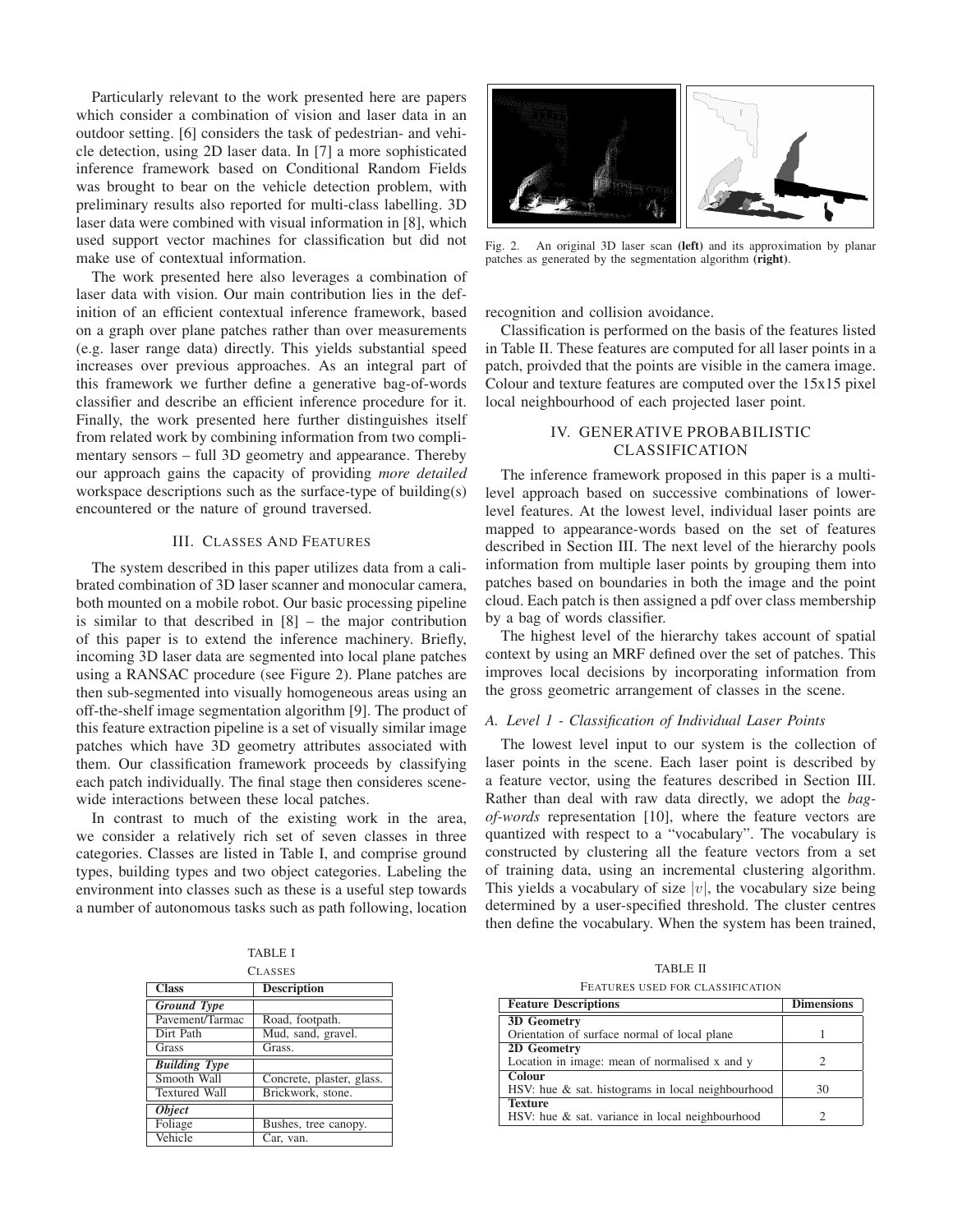incoming sensory data is mapped to the approximate nearest cluster centre using a kd-tree. Each patch is then described by a bag-of-words, which is the input to the next level of the system.

#### *B. Level 2 - Patch-level Classifier*

Our patch-level classifier is inspired by the probabilistic appearance model introduced in [11] and the theory presented below is an extension of that work into a more general classification framework. Building on the output of the lower-  $\{z_1, \ldots, z_{|v|}\}\$ is a collection of binary variables where each level vector quantization step, an observation of a patch  $z =$  $z_i$  indicates the presence (or absence) of the  $i^{th}$  word of the vocabulary within the patch. We would like to compute  $p(\mathcal{C}|\mathbf{z})$ , the distribution over the class labels given the observation, which can be computed according to Bayes rule:

$$
p(\mathcal{C}^k|\mathbf{z}) = \frac{p(\mathbf{z}|\mathcal{C}^k)p(\mathcal{C}^k)}{p(\mathbf{z})}
$$
(1)

where  $p(\mathbf{z}|\mathcal{C}^k)$  is the class-conditional observation likelihood,  $p(\mathcal{C}^k)$  is the class prior and  $p(\mathbf{z})$  normalizes the distribution.

## *C. Representing Classes*

Given a vocabulary, individual classes are represented within the classification framework by a set of class-specific examples, which we call exemplars. Concretely, for each class k the model consists of  $n_k$  exemplars  $\mathcal{C}^k = \{C_1^k, \ldots, C_{n_k}^k\}$ where  $C_i^k$  is the  $i^{th}$  exemplar of class k. Exemplars themselves are defined in terms of a hidden "existence" variable  $e$ , each exemplar  $C_i^k$  being described by the set  $\{p(e_1|C_i^k), \ldots, p(e_{|v|}|C_i^k)\}\.$  The term  $e_j$  is the event that a patch contains a property or artifact which, given a perfect sensor, would cause an observation of word  $z_i$ . However, we do not assume a perfect sensor — observations  $z$  are related to existence  $e$  via a sensor model which is specified by

$$
\mathcal{D}: \begin{cases} p(z_j = 1 | e_j = 0), & \text{false positive probability.} \\ p(z_j = 0 | e_j = 1), & \text{false negative probability.} \end{cases}
$$
\n(2)

with these values being a user-specified input. The reasons for introducing this extra layer of hidden variables, rather than modeling the exemplars as a density over observations directly, are twofold. Firstly, it provides a natural framework to incorporate data from multiple sensors, where each sensor has different (and possibly time-varying) error characteristics. Secondly, as outlined in the following section, it allows the calculation of  $p(\mathbf{z}|\mathcal{C}^k)$  to blend local patch-level evidence with a global model of word co-occurrence.

## *D. Estimating the Observation Likelihood*

The key step in computing the pdf over class labels as per Equation 1 is the evaluation of the conditional likelihood  $p(\mathbf{z}|\mathcal{C}^k)$ . This can be expanded as an integration across all the exemplars that are members of class k:

$$
p(\mathbf{z}|\mathcal{C}^k) = \sum_{i=1}^{n_k} p(\mathbf{z}|C_i^k, \mathcal{C}^k) p(C_i^k|\mathcal{C}^k)
$$
 (3)

where  $\mathcal{C}^k$  is the class k, and  $C_i^k$  is an exemplar of the class. Given  $p(\mathcal{C}^k | C_i^k) = 1$  (an assumption that none of the training

data is mislabeled) and  $p(C_i^k | C^k) = \frac{1}{n_k}$  (all exemplars within a class are equally likely), this becomes

$$
p(\mathbf{z}|\mathcal{C}^k) = \frac{1}{n_k} \sum_{i=1}^{n_k} p(\mathbf{z}|C_i^k)
$$
 (4)

The likelihood with respect to the exemplar can now be expanded as:

$$
p(\mathbf{z}|C_i^k) = p(z_1|z_2,...,z_n,C_i^k)p(z_2|z_3,...,z_n,C_i^k)...p(z_n|C_i^k)
$$
\n(5)

This expression cannot be tractably computed  $-$  it is infeasible to learn the high-order conditional dependencies between appearance words. We thus seek to approximate this expression by a simplified form which can be tractably computed and learned for available data. A popular choice in this situation is to make a Naive Bayes assumption treating all variables z as independent. However, visual words tend to be far from independent, and it has been shown in similar contexts that learning a better approximation to their true distribution substantially improves performance [11]. The learning scheme we employ is the Chow Liu tree, which locates a tree-structured Bayesian network that approximates the true distribution [12]. Chow Liu trees are optimal within the class of tree-structured approximations, in the sense that they minimize the KL divergence between the approximate and true distributions. Because the approximation is treestructured, its evaluation involves only first-order conditionals, which can be reliably estimated from practical quantities of training data. Additionally, Chow Liu trees have a simple learning algorithm that consists of computing a maximum spanning tree over the graph of pairwise mutual information between variables — this readily scales to very large numbers of variables.

We use the Chow Liu tree to model the fact that certain combinations of visual words tend to co-occur. It can be learnt from unlabeled training data across all classes, and approximates the distribution  $p(\mathbf{z})$ . To compute  $p(\mathbf{z}|\mathcal{C}^k)$ , the class-specific density, we find an expression that combines this global occurrence information with the class model outlined in section IV-C. Returning to Equation 5 and employing the Chow Liu approximation, we have

$$
p(\mathbf{z}|C_i^k) = p(z_1|z_2, ..., z_n, C_i^k)p(z_2|z_3, ..., z_n, C_i^k) \cdot p(z_n|C_i^k)
$$
  
\n
$$
\approx p(z_r|C_i^k) \prod_{q=1}^{|v|} p(z_q|z_{p_q}, C_i^k)
$$
 (6)

where  $z_r$  is the root of the Chow Liu tree and  $z_{p_q}$  is the parent of  $z_q$  in the tree. Each term in Equation 6 can be further expanded as an integration over the state of the hidden variables in the exemplar appearance model, yielding

$$
p(z_q|z_{p_q}, C_i^k) =
$$
  

$$
\sum_{s_{e_q} \in \{0, 1\}} p(z_q|e_q = s_{e_q}, z_{p_q}, C_i^k) p(e_q = s_{e_q}|z_{p_q}, C_i^k) \quad (7)
$$

 $\overline{a}$ ,  $\overline{b}$ 

which, assuming that sensor errors are independent of class and making the approximation  $p(e_i | z_i) = p(e_i) \forall i \neq j$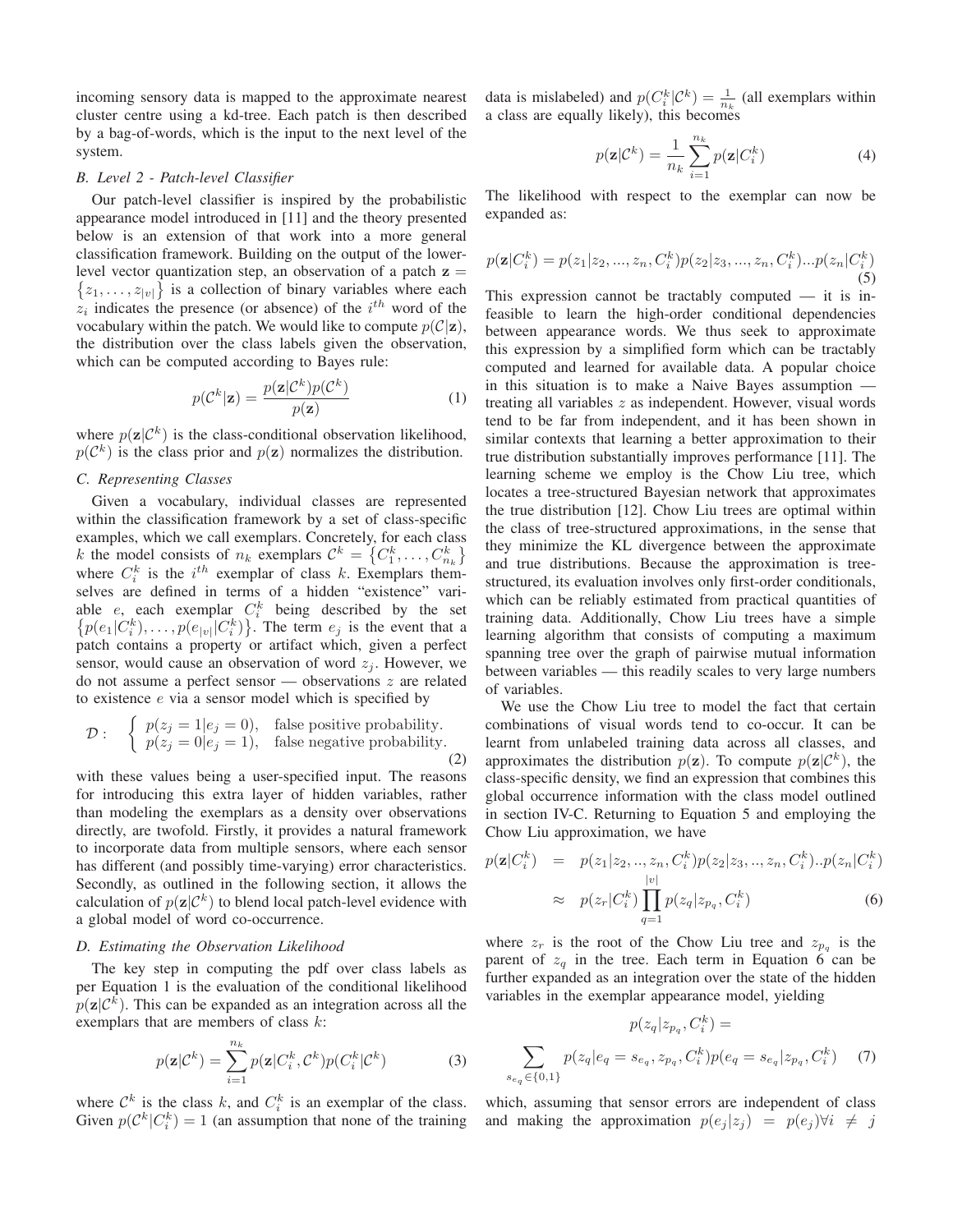becomes

$$
p(z_q|z_{p_q}, C_i^k) = \sum_{s_{e_q} \in \{0, 1\}} p(z_q|e_q = s_{e_q}, z_{p_q}) p(e_q = s_{e_q} | C_i^k)
$$
\n(8)

further manipulation yields an expansion of the first term in the summation as

$$
p(z_q = s_{z_q} | e_q = s_{e_q}, z_p = s_{z_p}) = \frac{a}{a+b}
$$
 (9)

where  $s_{z_q}, s_{e_q}, s_{z_p} \in \{0, 1\}$  and

$$
a = p(z_q = \overline{s_{z_q}})p(z_q = s_{z_q}|e_q = s_{e_q})p(z_q = s_{z_q}|z_p = s_{z_p})
$$
  

$$
b = p(z_q = s_{z_q})p(z_q = \overline{s_{z_q}}|e_q = s_{e_q})p(z_q = \overline{s_{z_q}}|z_p = s_{z_p})
$$

which is now expressed entirely in terms of the known detector model and marginal and conditional observation probabilities. These can be estimated from training data. Thus we have a procedure for computing  $p(\mathbf{z}|\mathcal{C}^k)$ .

Returning to Equation 1, the prior  $p(\mathcal{C}^k)$  can be learned simply from labeled training data,  $p(\mathbf{z}|\mathcal{C}^k)$  we have discussed above, and to normalize the distribution we make the naive assumption that our set of classes fully partitions the world. Clearly this work would benefit from a background class, a change we plan to make in future versions of the system. The posterior distribution across classes,  $p(\mathcal{C}^k|\mathbf{z})$ , can now be computed for each patch.

#### *E. Learning A Class Model*

The final issue to address in relation to the patch-level classifier is the procedure for learning the class models described in section IV-C. Class models consist of a list of exemplars obtained from ground-truth (i.e. labeled) data. The term  $p(e_q = 1|C_i^k)$  represents the probability that exemplar i of class  $k$  contained word  $q$  (this is a probability because our detector has false positives and false negatives). Given an observation labeled as this class, the properties of the exemplar can be estimated via

$$
p(e_q = 1 | C_i^k, \mathbf{z}) = \frac{p(\mathbf{z}|e_q = 1, C_i^k)p(e_q = 1 | C_i^k)}{p(\mathbf{z}|C_i^k)}
$$
(10)

where  $p(\mathbf{z}|C_i^k)$  can be evaluated as described in the previous section and the prior term  $p(e_q = 1|C_i^k)$  we initialize to the global marginal  $p(e_q = 1)$ .

## *F. Approximation Using Bounds*

Computing the posterior over classes,  $p(\mathcal{C}^k|\mathbf{z})$ , requires an evaluation of the likelihood  $p(\mathbf{z}|\mathcal{C}_j^k)$  for each of the exemplars in the training set. As the number of exemplars grows, this rapidly becomes the limiting computational cost of the inference procedure. This section outlines a principled approximation that accelerates this computation by more than an order of magnitude. The key observation is that while the posterior over classes depends on the summation over all exemplars (as per Equation 4), typically the value of the summation is dominated by a small number of exemplars, with the rest providing negligible contribution. By evaluating the exemplar likelihoods in parallel, those with negligible contribution can be identified and excluded before the computation is fully complete. This



Fig. 3. Conceptual illustration of the bail-out test. After considering the first j words, the difference in log-likelihoods between two exemplars is  $\Delta$ . Given some statistics about the remaining words, it is possible to compute a bound on the probability that the evaluation of the remaining words will cause one exemplar to overtake the other. If this probability is sufficiently small, the trailing exemplar can be discarded.

is a kind of preemption test, similar to procedures which have been outlined in other domains [13].

Recalling Equation 6, the log-likelihood of the current observation having been generated by exemplar  $i$  is given by

$$
\ln(p(\mathbf{z}|C_i^k)) \approx \sum_{q=1}^{|v|} \ln(p(z_q|z_{p_q}, C_i^k)) \tag{11}
$$

Now, define

$$
d_q^i = \ln(p(z_q|z_{p_q}, C_i^k))\tag{12}
$$

and

$$
D_j^i = \sum_{q=1}^j d_q^i = \sum_{q=1}^j \ln(p(z_q | z_{p_q}, C_i^k))
$$
 (13)

where  $d_q^i$  is the log-likelihood of the  $i^{th}$  exemplar given word q, and  $D_j^i$  is the log-likelihood of the  $i^{th}$  exemplar after considering the first  $j$  words. At each step of the accelerated computation  $D_j^i$  is computed for all i, and incrementally increased  $j$  - that is, we are computing the log likelihoods of all exemplars in parallel, considering a greater proportion of the words at each step. After each step, a bail-out test is applied. This identifies and excludes from further computation those exemplars whose likelihood is *too far* behind the current leader. *Too far* can be quantified using concentration inequalities [14], which yield a bound on the probability that the discarded exemplar will catch up with the leader, given their current difference in log-likelihoods and some statistics about the properties of the words which remain to be evaluated.

Concretely, consider two exemplars  $a$  and  $b$ , whose log likelihood has been computed under the first  $j$  words, and whose current difference in log-likelihoods is  $\Delta$ , as shown in Figure 3. Now, let  $X_j$  be the relative change in log likelihoods due to the evaluation of the  $j<sup>th</sup>$  word, and define

$$
S_j = \sum_{q=j+1}^{|v|} X_q
$$
 (14)

so that  $S_i$  is that total relative change in log likelihoods due to all the words that remain to be evaluated. We are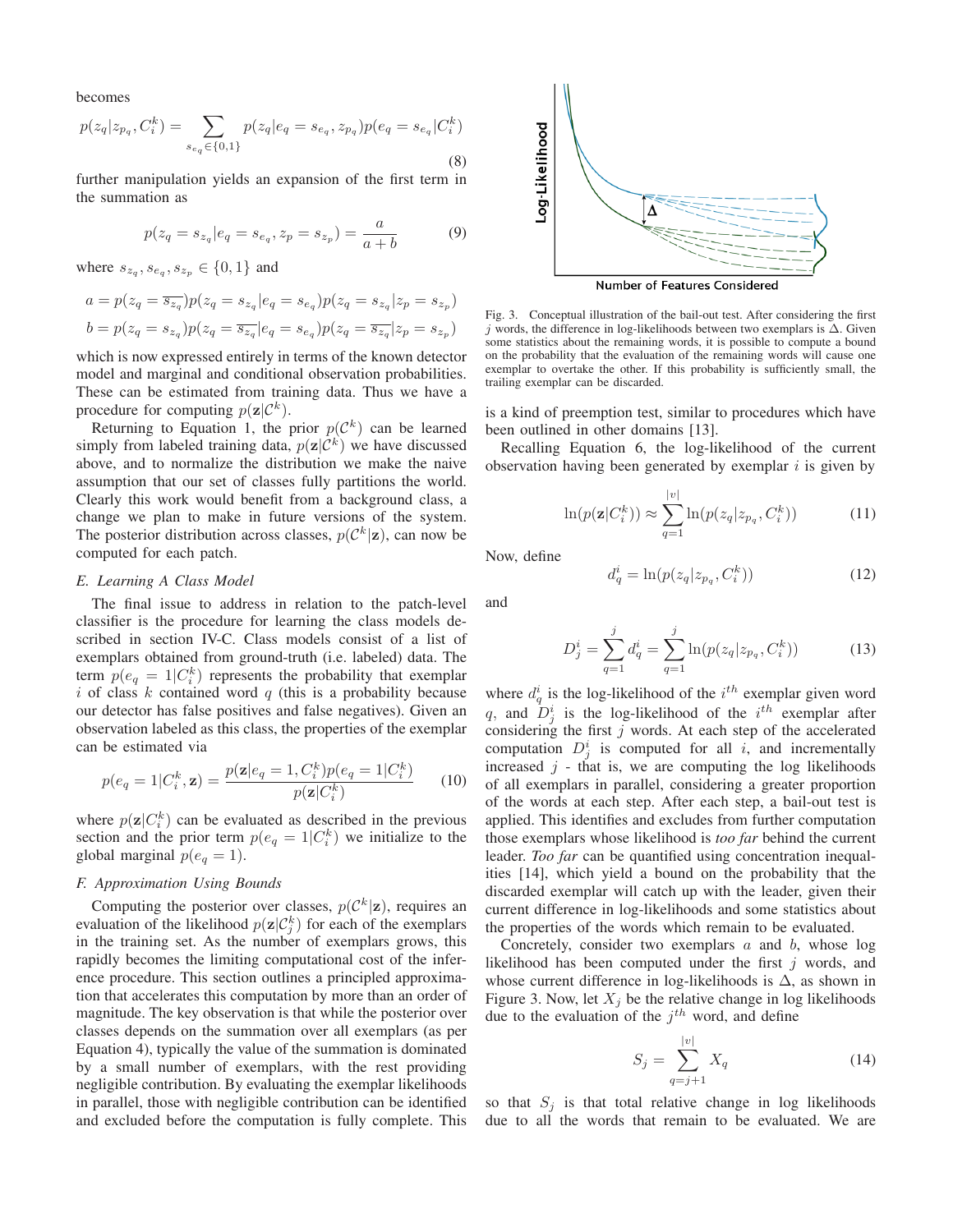interested in  $p(S_i > \Delta)$  – the probability that the evaluation of the remaining words will cause the trailing exemplar to *catch up*. If the probability is sufficiently small, the trailing hypothesis can be discarded. The key to our bail-out test is that a bound on the probability  $p(S_j > \Delta)$  can be computed quickly, using concentration inequalities such as the Hoeffding or Bennett inequality [15]. These concentration inequalities are essentially specialized central limit theorems, bounding the form of the distribution  $S_i$ , given the statistics of the components  $X_j$  (which we can think of as distributions before their exact value has been computed). For the Hoeffding inequality, it is sufficient to know  $\max(X_i)$  for each j, that is, the maximum relative change in log likelihood between any two exemplars due to the  $j<sup>th</sup>$  word. We can compute this statistic quickly - it is simply the difference in log likelihoods between the exemplars with highest and lowest probability of having generated word  $j$ , which we can keep track of with some simple book-keeping. Bennett's inequality additionally requires a bound on the variance of  $X_i$ , which can also be cheaply computed.

Applying the Bennett inequality, the form of the bound is

$$
p(S > \Delta) < \exp\left(\frac{\sigma^2}{M^2}\cosh(f(\Delta)) - 1 - \frac{\Delta M}{\sigma^2}f(\Delta)\right) \tag{15}
$$

where

$$
f(\Delta) = \sinh^{-1}\left(\frac{\Delta M}{\sigma^2}\right) \tag{16}
$$

and  $M$  and  $v$  are the maximum and variance values of the remaining features, such that

$$
p(|X_q| < M) = 1, \,\forall q \in [j+1, |v|] \tag{17}
$$

$$
\sum_{q=j+1}^{|v|} E\left[X_q^2\right] < \sigma^2 \tag{18}
$$

Typically we set our bail-out threshold  $p(S > \Delta) < 10^{-6}$ . The speed increase due to this bail-out test is data dependent — in our experiments it is typically a factor of 60 times faster than performing the full classification without bail-out test.

## V. MARKOV RANDOM FIELDS FOR SPATIAL CONTEXT

The estimation of the set of most likely values of a set of interdependent random variables from available data is a standard machine learning problem. Such context-dependent inference can be achieved using a family of graphical models known as Markov Random Fields (MRFs). An MRF models the joint probability distribution,  $p(x, Z)$ , over the (hidden) states of the random variables, x and the available data,  $Z$ . For pairwise MRFs, it is well known that this joint probability can be maximised by equivalently minimising an energy function incorporating a *unary* term modelling the data likelihood for each node and a *binary* term specifying the interaction potentials between neighbouring nodes over the set of possible values [16]. Under the assumption of every datum being equally likely (i.e.  $p(\mathcal{Z})$  being uniform) a minimisation of this energy function is equivalent to finding the most likely configuration of labels given the observed data - i.e. a maximum a posteriori (MAP) estimate of  $p(x|Z)$ . In the following we describe how an MRF can be applied in the context of our scene labelling endeavour. In particular, we outline how the model structure of an MRF is derived for each scene from the available data, how the model parameters are obtained and, finally, how a MAP estimate over  $p(\mathbf{x}|\mathcal{Z})$  is achieved.

#### *A. Model Structure*

MRFs are a family of graphical models where the set of interdependent variables is modelled as a graph  $G(V, \mathcal{E})$ , where V denotes the set of vertices and  $\mathcal E$  denotes the set of edges connecting neighbouring nodes, respectively. In the context of our scene labelling problem, each vertex represents a patch as introduced in Section IV. Neighbourhood relations within each scene are established using the segmented image obtained in Section III using [9]. Of course, adjacency in an image implies, but does not guarantee, adjacency in the 3D scene. Therefore, in estimating adjacency from 2D information a trade-off is made between the ability of determining neighbourhood relations efficiently and the introduction of incorrect adjacencies due to the loss of depth information. In practice, we found the number of false adjacencies introduced by this approach to be negligible. Typical examples of graph structure extracted from scenes recorded by our mobile platform are shown in Figure 4.

It should be noted that the one-to-one correspondence between vertices and image patches implies that the number of nodes in the MRF for a particular frame is independent of the number of measurements taken of the scene. Thus, the abstraction away from individual measurements (e.g. laser range data) to the patch level decouples the complexity of our inference stage from the density of the underlying data. This provides a substantial advantage in terms of speed over related works [7, 4] where the complexity of the graphical models is directly proportional to the density of the underlying data.

#### *B. Model Parameters*

The specification of an energy function to be optimised provides a convenient and intuitive way of incorporating scene properties. Consider the set of labels,  $\mathbf{x} \in \mathbb{Z}^{N_n}$ , for a particular configuration of a graph with  $N_n$  nodes. Each node s has an observation vector,  $z^s$ , associated with it (c.f. Section IV) and can be assigned one of  $N_c$  labels such that  $x_s \in \{1, \ldots, N_c\}.$ We specify the energy of any such configuration to be given by

$$
E(\mathbf{x}|\theta,\lambda) = \lambda \sum_{s \in \mathcal{V}} \theta_s(x_s) + (1-\lambda) \sum_{(s,t) \in \mathcal{E}} \theta_{st}(x_s, x_t) \quad (19)
$$

where we adopt the notation of [17] in that  $\theta$  defines the parameters of the energy:  $\theta_s(\cdot)$  is a unary data penalty function; and  $\theta_{st}(\cdot)$  is a pairwise interaction potential.  $\lambda$  represents a trade-off parameter which will be explained shortly.  $\theta_s$ specifies the cost of assigning a given vertex any of the available labels. Intuitively, for a given node s,  $\theta_s$  can be specified as a function of the posterior distribution over all classes for that node given the associated data,  $p(\mathcal{C}|\mathbf{z}^s)$ , as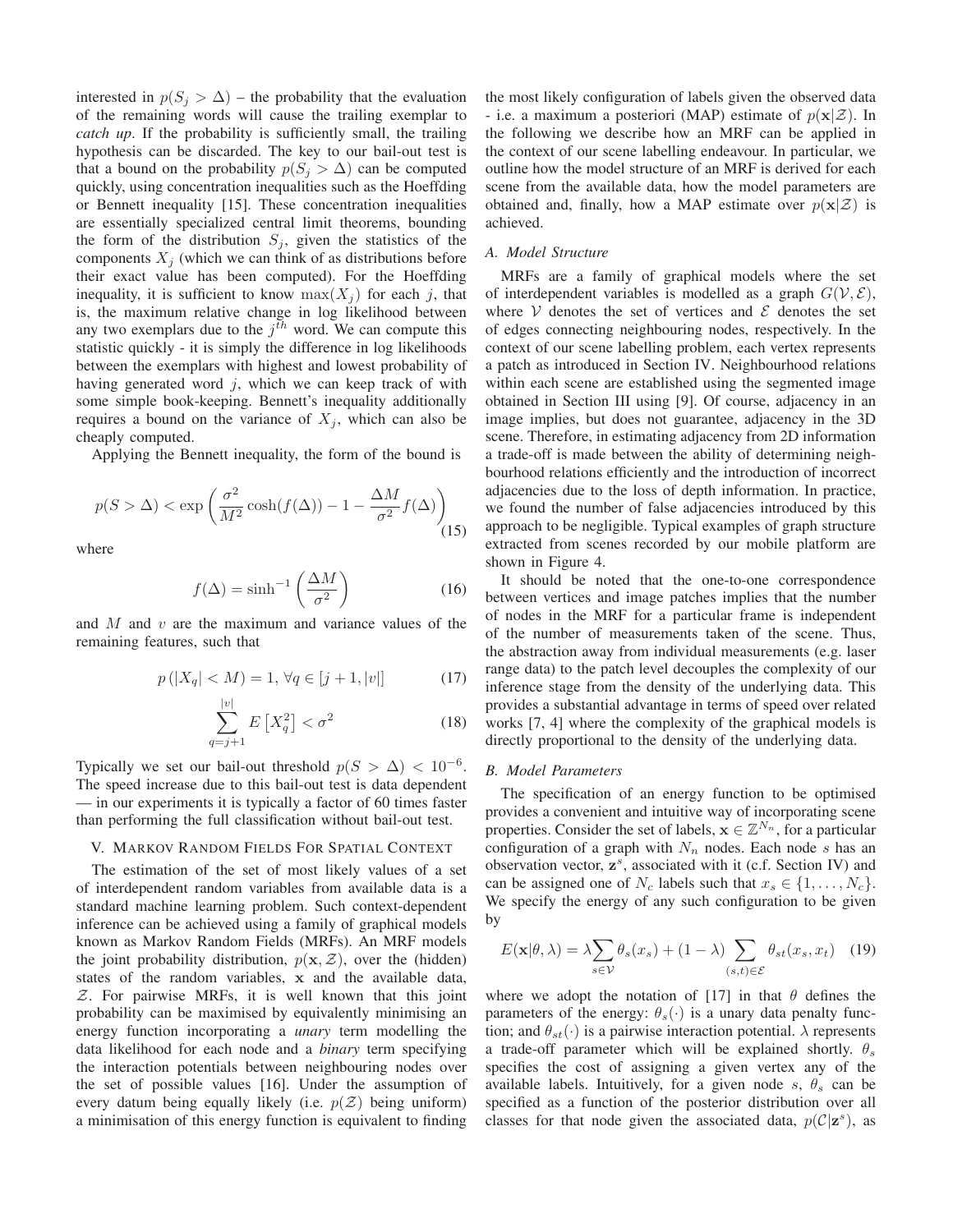

Fig. 4. Typical graphs extracted from urban scenes as recorded by our mobile robot. **Top:** the original scenes. **Bottom:** the corresponding segmented images with the extracted graph overlaid. Circles indicate nodes, lines indicate edges. For images patches which are not marked as nodes no reliable geometry estimates could be extracted from the laser data.

provided by the patch classifier introduced in Section IV. In particular, the penalty of assigning label  $k$  to node  $s$  can be expressed as

$$
\theta_s(x_{sk}) = 1 - p(\mathcal{C}^k | \mathbf{z}^s)
$$
\n(20)

The complement of  $p(\mathcal{C}^k | \mathbf{z}^s)$  is used since  $\theta_s$  refers to a penalty function which is to be minimised.

The pairwise potential  $\theta_{st}$  encodes prior domain information in the form of penalties incurred by assigning specific labels to adjacent (i.e. connected) nodes. This is an intuitive formulation of the preference that nodes of certain labels are more likely to be connected to nodes of certain other labels. It follows that  $\theta_{st}$  can be specified in terms of a square-symmetric matrix  $\Phi$ of size  $N_c \times N_c$  such that

$$
\theta_{st}(x_i, x_j) = 1 - \phi_{i,j} \tag{21}
$$

where again the complement is used since a penalty function is specified. In this work we have chosen to specify  $\Phi$  such that, for two classes  $i$  and  $j$ ,

$$
\phi_{i,j} = \frac{L_{i,j}}{L_i + L_j - Li, j}
$$
 (22)

Here  $L_{i,j}$  denotes the total number of links connecting nodes of labels  $i$  and  $j$ , and  $L_i$  denotes the total number of links originating from nodes of label i. It follows that  $\phi_{i,j} \leq$ 1  $\forall (i, j)$ . Appropriate values for both  $L_{i,j}$  and  $L_i$  are obtained from a hand-labelled training set.

Finally, Equation 19 is a function of the trade-off parameter,  $\lambda$ , which provides control over the relative contributions of the unary and the binary terms to the overall energy. It is specified such that  $\lambda \in [0, 1]$ . In this work  $\lambda$  is obtained by grid-search which selects a value that optimizes a measure of classifier performance on a set of labeled data. MAP estimation is performed using sequential tree-reweighted message passing (TRW-S) [17] because of its desirable convergence properties and speed.

# VI. RESULTS

We tested our algorithm using two extensive outdoor data sets spanning nearly 17 km of track gathered with an ATRV mobile platform. The system was equipped with a colour camera mounted on a pan-tilt unit and a custom-made 3D laser scanner consisting of a standard 2D SICK laser range finder (75 Hz, 180 range measurements per scan) mounted in a reciprocating cradle driven by a constant velocity motor. The camera records images to the left, the right and the front of the robot in a pre-defined pan-cycle triggered by vehicle odometry at 1.5 m intervals. The *Jericho* data set was recorded in a builtup area in Oxford over 13.2 km of track (16,000 images in total). The *Oxford Science Park* data set was recorded in the science park area in Oxford over 3.3 km of track (8,536 images in total). The two datasets were collected in different areas of the city, with only a very small overlap between the two regions.

The *Jericho* data set was used for training. The features from this set were used to learn the visual vocabulary and the Chow Liu tree. The class models were built from 1,055 patches which were segmented and labeled by hand. Automatically segmented versions of the same labeled data were used to learn the MRF binary potentials. An appropriate value for the sensor model used by our patch-level classifier was determined empirically as  $p(z_i = 1|e_i = 1) = 0.35$  and  $p(z_i = 0|e_i = 1)$  $1) = 0.$ 

The *Jericho* data set is unsuitable for training the parameter  $\lambda$  since the patch-level classifier will correctly classify all patches in the training set, thus placing complete confidence in the unary potentials and leading to biased results. Therefore,  $\lambda$  was instead determined using an independent training set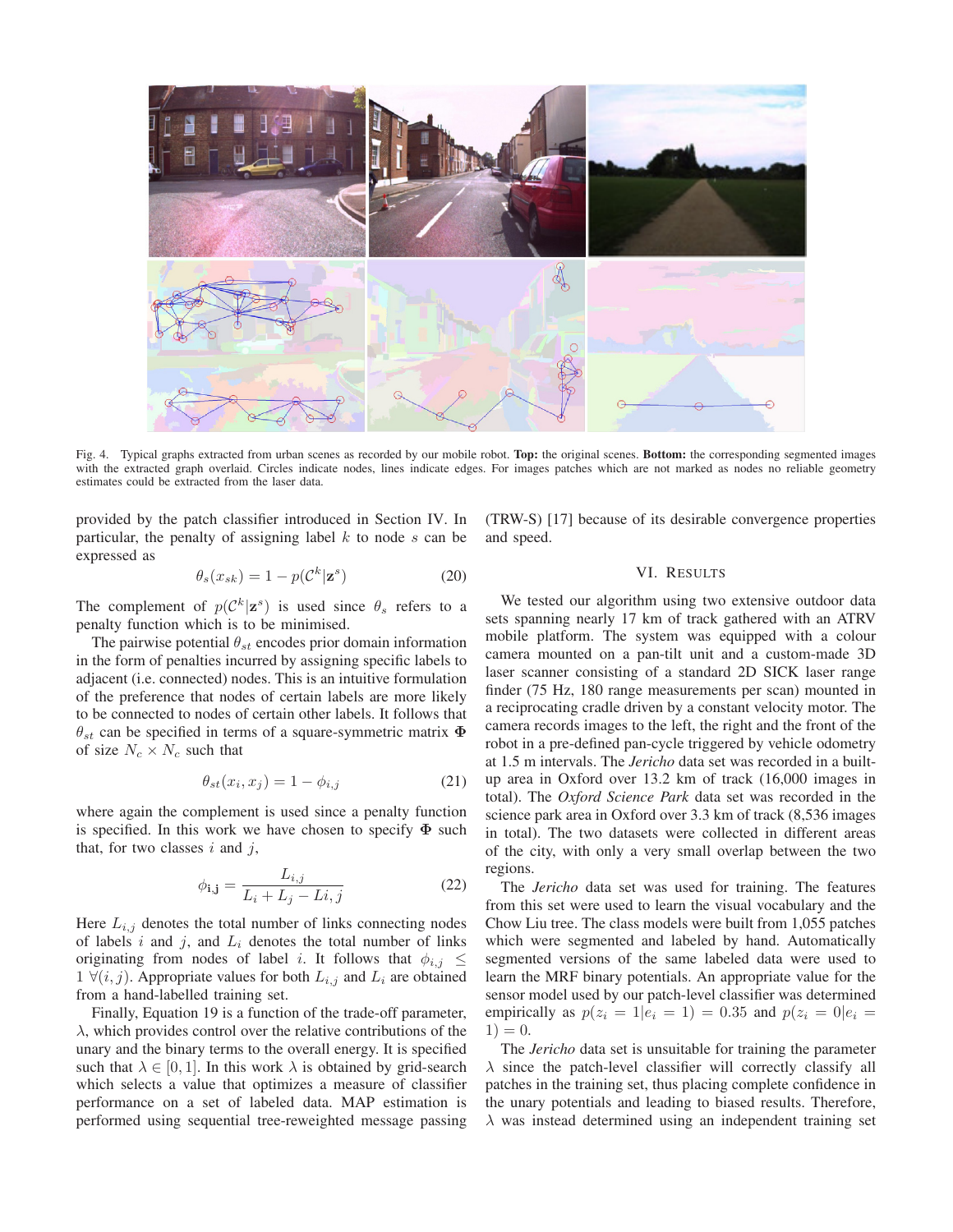obtained by sampling randomly from the *Oxford Science Park* data. The sample comprised a quarter of the entire data set (55 of 220 frames). The parameter value was then determined by grid search over its range. Different values of  $\lambda$  lead to different classification results, thus to select a value we must define a measure of classifier performance which we wish to optimize. We present results for two different such 'tuning policies':

**Tuning Policy 1.** Define a per-class error function as

$$
e = 1 - p \bullet r \tag{23}
$$

where **p** is the vector of class precision values, **r** is the vector of class recall values and • denotes the Hadamard product. Thus, classes with a low precision-recall product will have a large error. Tuning policy 1 selects  $\lambda$  so as to minimize  $\|\mathbf{e}\|_2$ . The intention here is to maximize the precision-recall product, with a bias toward improving the worst performing classes.

**Tuning Policy 2.** Maximize the number of true positives across all classes.

We evaluated the performance of the classifier using 3,938 patches from the *Oxford Science Park* data set, which were not involved in training  $\lambda$  and whose ground truth had been labeled by hand. Classification performance is summarized in Figure 5 and in Table III. A typical example is shown in Figure 1.

We present three sets of results, with confusion matrices visualized in Figure 5. 5(a) is based entirely on the output of the patch-level classifier, showing performance before MRF smoothing is applied. 5(b) shows the results incorporating the MRF tuned according to policy 1, and  $5(c)$  the results from MRF policy 2. Prior to incorporating the MRF  $(5(a))$ , there is notable confusion between the *vehicle, foliage* and wall classes. Results incorporating the MRF  $(5(b),5(c))$  show a visible improvement of the confusion matrix. Particularly noteworthy is improvement on the *vehicle* and *foliage* classes, where confusion with wall classes has been substantially reduced. The remaining confusion is primarily between closely related classes such as the two wall types.

Numerical measures of performance are presented in Table III. It should be noted that our test data is *unbalanced,* in the sense that there are many more instances of some classes than others, reflecting their relative frequency in the world. A consequence of this is that performance figures such as overall accuracy are not very informative, because they mostly represent classifier performance on the largest class. We chose not to balance the data because such an evaluation would be unrepresentative of classifier performance in the real world. We quote instead the per-class precision and recall.  $F_{0.5}$ measures are also provided in order to provide a measure of overall classification performance per class for all policies.

The timing properties of our algorithm are outlined in Table IV. Run times are from a 2Ghz Pentium laptop. The mean total processing time was 3.9 seconds, which compares favourable to similar systems such as [7], where the authors quote 7 seconds to classify a single 2D laser scan.

# VII. CONCLUSIONS

This paper has described and provided a detailed analysis of a two-stage approach to fast region labeling in 3D point-

TABLE IV TIMING INFORMATION (IN MILLISECONDS).

| Process                     | Mean $(ms)$ | $Max$ (ms)  |
|-----------------------------|-------------|-------------|
| Plane Segmentation          | 2000        | 2800        |
| <b>Feature Extraction</b>   | 89          | 125         |
| <b>Feature Quantization</b> |             | 90          |
| <b>Image Segmentation</b>   | 960         | 1130        |
| <b>Patch Classification</b> | 850         | 3480        |
| <b>MRF</b>                  |             |             |
| Overall                     | 3.9 seconds | 7.6 seconds |

cloud maps of cities. The contributions of this work are twofold: the first stage classifier is framed using a probabilistic bag-of-words approach, which provides for a principled bail out policy that greatly decreases the computational cost of evaluating likelihood terms. Further contribution lies in an efficient formulation of the MRF to integrate contextual information. In contrast to related approaches, the size of graph we use is small — indeed with just one node per region rather than one per laser range measurment. As a result, the overall per-scene compute time of this method is compelling: at 3.9 seconds (on average 5.6 times faster than our previous supportvector machine based approach [8]) it is suitable for online deployment.

The approach presented in this paper further provides several attractive features above and beyond our own previous work: the probabilistic nature of this approach enables a principled extraction of confidence estimates for classification results; the sensor model provides a mechanism to incorporate the notion that some of the robot's observations are more trustworthy than others; and finally, the class models can readily be updated online, allowing, in principle, for lifelong learning.

## VIII. ACKNOWLEDGEMENTS

The authors would like to thank M. Pawan Kumar for many insightful conversations. The work reported here was funded by the Systems Engineering for Autonomous Systems (SEAS) Defence Technology Centre established by the UK Ministry of Defence.

#### **REFERENCES**

- [1] O. Martínez-Mozos, R. Triebel, P. Jensfelt, A. Rottmann, and W. Burgard, "Supervised semantic labeling of places using information extracted from sensor data," *Robot. Auton. Syst.*, vol. 55, no. 5, pp. 391– 402, 2007.
- [2] B. Limketkai, L. Liao, and D. Fox, "Relational object maps for mobile robots." in *IJCAI*, L. P. Kaelbling and A. Saffiotti, Eds. Professional Book Center, 2005, pp. 1471–1476.
- [3] A. Ranganathan and F. Dellaert, "Semantic modeling of places using objects," in *Proc. of Robotics: Science and Systems*, Atlanta, GA, USA, June 2007.
- [4] D. Anguelov, B. Taskar, V. Chatalbashev, D. Koller, D. Gupta, G. Heitz, and A. Y. Ng, "Discriminative learning of Markov random fields for segmentation of 3D scan data." in *CVPR (2)*. IEEE Computer Society, 2005, pp. 169–176.
- [5] R. Triebel, K. Kersting, and W. Burgard, "Robust 3D scan point classification using associative markov networks," in *"In Proceedings of the International Conference on Robotics and Automation(ICRA)"*, 2006.
- [6] G. Monteiro, C. Premebida, P. Peixoto, and U. Nunes, "Tracking and Classification of Dynamic Obstacles Using Laser Range Finder and Vision," in *Workshop on "Safe Navigation in Open and Dynamic Environments - Autonomous Systems versus Driving Assistance Systems" at the IEEE/RSJ Intl. Conf. on Intelligent Robots and Systems (IROS)*, 2006.